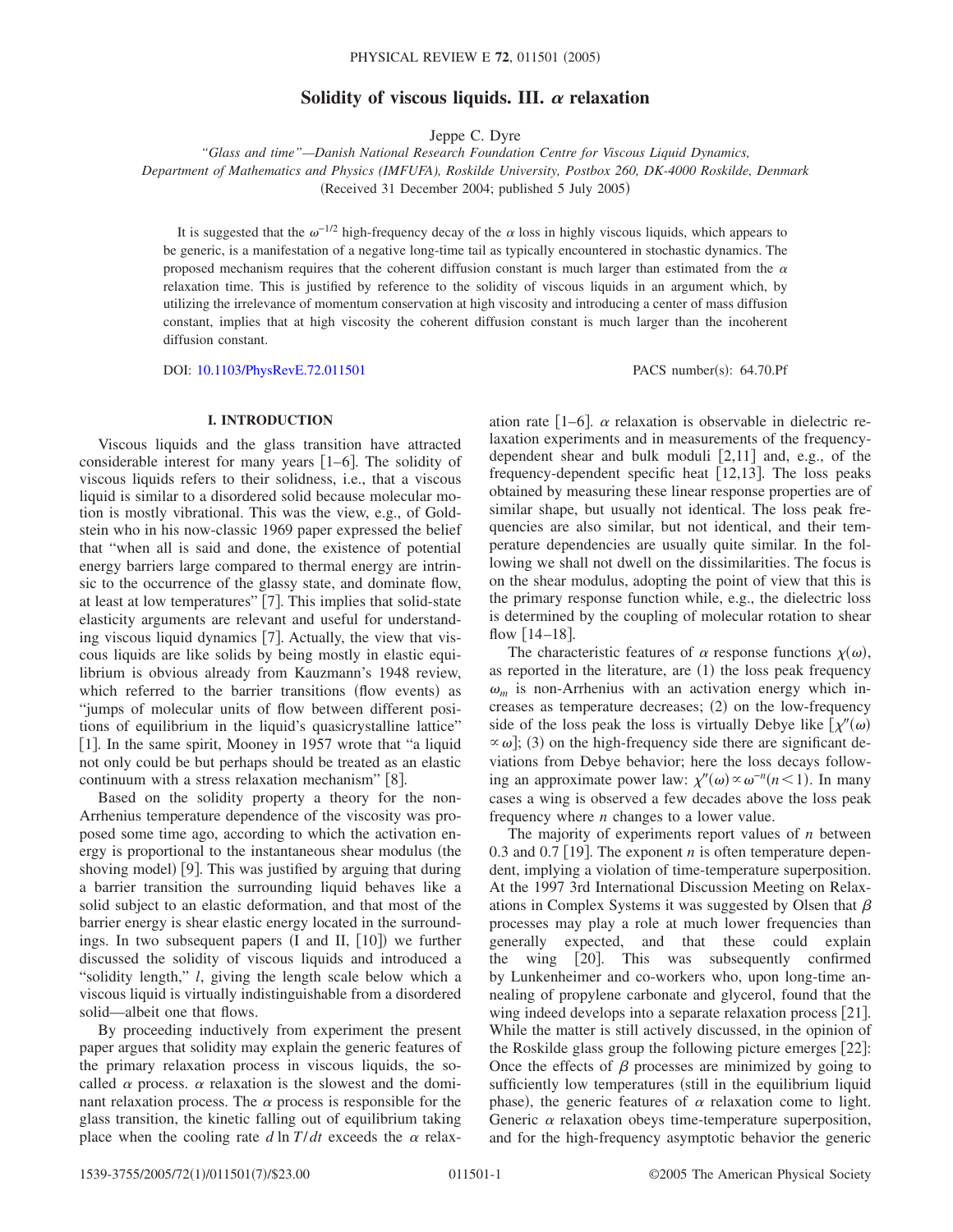$\alpha$  process is characterized by the universal exponent  $n$  $=1/2$ :

$$
\chi''_{\text{gen}}(\omega) \propto \begin{cases} \omega, & \omega \ll \omega_m, \\ \omega^{-1/2}, & \omega \gg \omega_m. \end{cases}
$$
 (1)

Finally, generic  $\alpha$  relaxation does not have universal loss peak width. This conclusion was reached from dielectric relaxation measurements on several molecular liquids [22], but it appears to apply also for the shear modulus  $G(\omega)$  [23,24], although shear mechanical measurements are considerably less accurate than dielectric measurements.

# **II. THE BEL MODEL AND ITS FORMAL GENERALIZATION**

Curiously enough, the conjecture that  $n=1/2$  is a "fixed" point," which equilibrium viscous liquids approach at sufficiently low temperatures, represents a step backwards in time. Around 1970 it was noted that *n* is often close to 1/2, and there was a considerable interest in explaining this theoretically. Some models, which over time have been suggested to explain Eq. (1) or its equivalents, are: In 1948, Zener, in his theory of "relaxation by thermal diffusion" for ultrasonic loss, predicted that the internal friction at high frequencies varies as  $\omega^{-1/2}$  [25]. Glarum (in 1960), Doremus (1970), Phillips et al. (1972), Bordewijk (1975), Kimmich and Voigt (1978), Wyllie (1979), and Condat (1989) all arrived at the  $\omega^{-1/2}$ -tail from essentially one-dimensional diffusion models  $[26-32]$ . This is also basically the mathematical mechanism in the model of Isakovich and Chaban, who in 1966 predicted a limiting high-frequency sound absorption per wavelength in highly viscous liquids varying as  $\omega^{-1/2}$  by regarding the liquid as a micro-inhomogeneous medium  $\left[33\right]$  (see also Ref. [34]). In 1967 Barlow, Erginsav, and Lamb, in what is now referred to as the BEL model, took an electrical engineer's approach and regarded the shear mechanical impedance of a viscous liquid as a parallel combination of a Newtonian liquid and a Hookean solid implying an  $\omega^{-1/2}$ -tail for the high-frequency shear modulus  $\left[2,35,36\right]$ . Montrose and Litovitz in 1970 derived the  $\omega^{-1/2}$ -tail in a model invoking diffusion and relaxation of some unspecified order [37]. Majumdar, working in the time domain, arrived at the short time equivalent of the high-frequency tail in 1971 from the assumption that diffusive modes exist with amplitude  $\alpha k^{-2}$ [38]. Cunat, in 1988, from a purely thermodynamic treatment, arrived at a distribution of relaxation times  $\tau$  on the logarithmic scale proportional to  $\sqrt{\tau}$  for  $\tau \rightarrow 0$ , which leads to the  $\omega^{-1/2}$  high-frequency tail [39]. Sjögren in 1990 showed that Eq. (1) arises in mode-coupling theory under certain conditions [40]. Cichocki and Felderhof [41] in 1994 derived the  $\omega^{-1/2}$  high-frequency tail in a diffusion model with a radial potential barrier, which is mathematically similar to the Isakovich-Chaban model. Most of these models involve some species obeying the diffusion equation, which is assumed to apply also at times shorter than the  $\alpha$  relaxation time  $|42|$ . This nontrivial assumption is central also for the "long-time tail" mechanism discussed below.

The BEL model focuses on the shear compliance  $J(\omega)$  $=1/G(\omega)$ . In dimensionless units the BEL model has a defi-

nite prediction for  $J(\omega)$ , implying universal loss peak width. Because this prediction did not fit all experiments, the BEL expression was soon formally generalized by the same authors  $[43]$  to

$$
J(\omega) = a + b(i\omega)^{-1/2} + c(i\omega)^{-1}.
$$
 (2)

The original BEL model corresponds to  $b^2 = 4ac$ . Clearly, Eq. (2) implies Eq. (1) for the shear modulus loss  $G''(\omega)$ . In dimensionless units, Eq. (2), which we shall refer to as the "generalized BEL expression," has one free parameter and thus nonuniversal loss peak width.

#### **III. THE GENERALIZED BEL EXPRESSION AS A CONSEQUENCE OF A LONG-TIME TAIL**

Equation (2) gives a good representation of generic  $\alpha$  relaxation. We proceed to use the fluctuation-dissipation (FD) theorem to translate Eq.  $(2)$  into a statement concerning a velocity autocorrelation function. According to the FD theorem, if *Q* is the *x*-direction displacement of the top of the liquid (area  $L^2$  in the *x*-*y* plane, height *h* in the *z* direction), the shear compliance is given by

$$
J(\omega) = \frac{i\omega}{2 k_B T} \frac{L^2}{h} \int_0^\infty \langle \Delta Q^2(t) \rangle e^{-i\omega t} dt.
$$
 (3)

Here  $\langle \Delta Q^2(t) \rangle$  is the equilibrium mean-square displacement of *Q* in time *t*, i.e., the zero shear stress thermal average of the square of  $\Delta Q(t) \equiv Q(t) - Q(0)$ .

Via Eq. (3) the generalized BEL expression Eq. (2) translates into

$$
\langle \Delta Q^2(t) \rangle = A + B t^{1/2} + C t. \tag{4}
$$

In terms of the *Q* mean-square displacement the velocity autocorrelation function is given by

$$
\langle \dot{Q}(0)\dot{Q}(t)\rangle = \frac{1}{2}\frac{d^2}{dt^2} \langle \Delta Q^2(t)\rangle.
$$
 (5)

The generalized BEL expression is thus mathematically equivalent to

$$
\langle \dot{Q}(0)\dot{Q}(t)\rangle \propto -t^{-3/2}.\tag{6}
$$

Equation (6), which is a simple way to summarize basic characteristics of generic  $\alpha$  relaxation, immediately brings to mind the long-time tails discovered in 1967 by Alder and Wainwright in early molecular dynamics simulations of liquids [44]. These authors showed that the velocity autocorrelation function for a single molecule does not decay exponentially to zero at long times as previously expected, but as a power law with exponent −3/2:

$$
\langle \dot{x}(0)\dot{x}(t)\rangle \propto + t^{-3/2} \qquad (t \to \infty). \tag{7}
$$

The explanation is the following. According to statistical mechanics, at any given time molecular velocities are uncorrelated. Consider a particular molecule at time *t*=0. It has a certain momentum while the surrounding molecules on average have zero momentum. As time passes the momentum of the molecule in question diffuses to the surrounding mol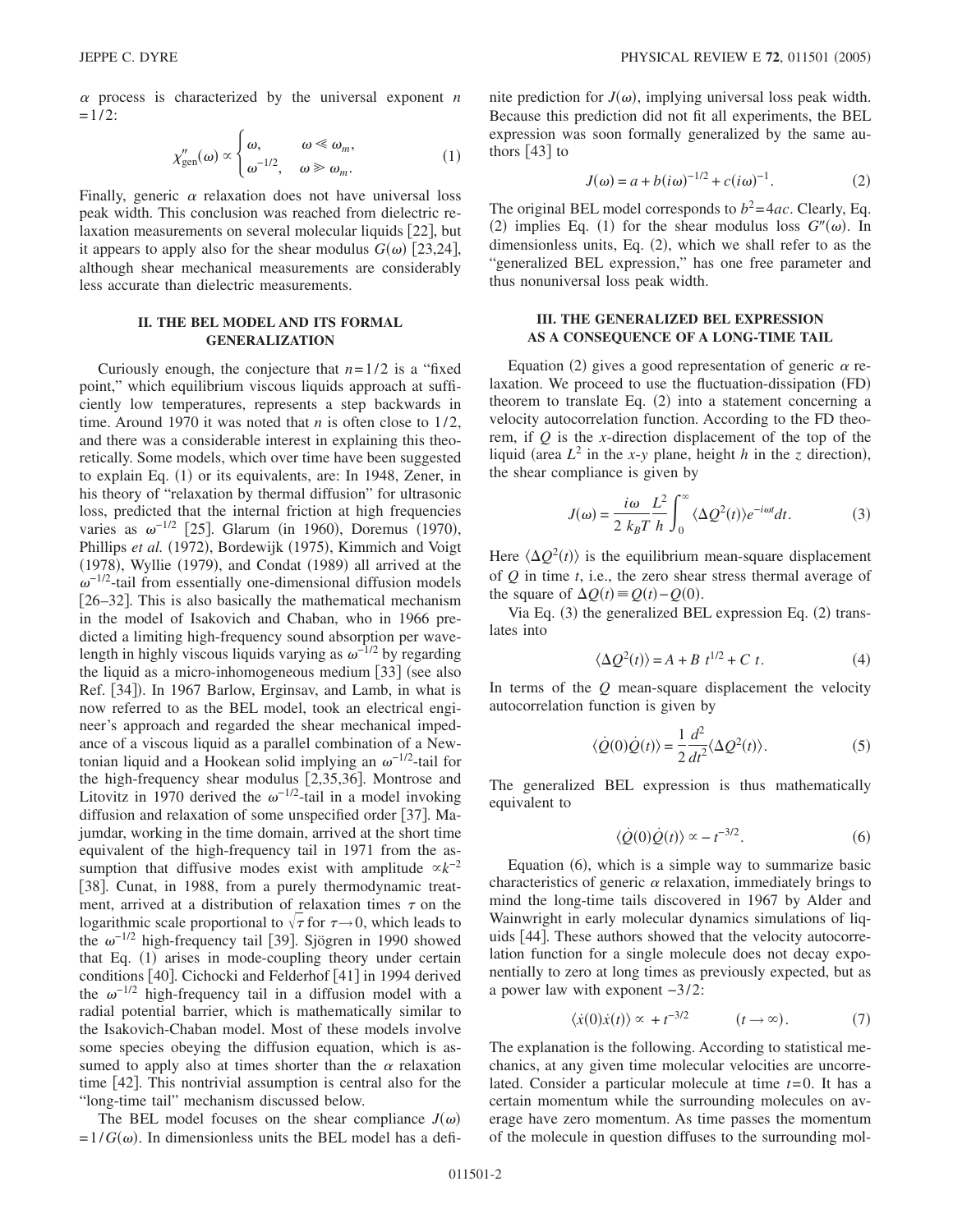ecules (because the Navier-Stokes equation is basically a transverse momentum diffusion equation). At time *t* the momentum has diffused a distance  $\sim t^{1/2}$  away, thus spread among  $\sim t^{3/2}$  molecules. If the initial momentum of the molecule in question is shared roughly equally among these, on average every molecule has momentum  $\sim t^{-3/2}$ . This includes the particular molecule in focus, thus explaining Eq. (7). A nice classical review of long-time tails is that of Pomeau and Resibois from 1975 [45], while Kirkpatrick and co-workers recently gave an excellent review from a more general point of view  $[46]$ .

Central to the above argument are *momentum conserva*tion and the *diffusion equation*. If Eq. (6) were to reflect a long-time tail, two questions come to mind: (1) What is the role of momentum conservation in viscous liquids? (2) How does one explain a *negative* long-time tail [47]?

The first question arises because viscous liquids close to the calorimetric glass transition have viscosities roughly  $10^{14}$ times larger than that of liquids like ambient water. Since the kinematic viscosity is the transverse momentum diffusion constant, these liquids have extremely large momentum diffusion constants. Consider a flow event taking the system from one minimum to another. If momentum conservation were relevant, a flow event could not result in movement of the center of mass. In reality the liquid is confined by container walls; these provide the external forces possibly needed to move the center of mass slightly to ensure that the molecules at the walls do not move. Thus just as momentum conservation plays no role for the description of point defect motion in crystals, momentum conservation is irrelevant for the description of viscous liquid dynamics under laboratory conditions  $[48]$ .

Turning to the second question, it is shown in the next section that velocity autocorrelation functions are negative in any stochastic dynamics, i.e., dynamics described by a master equation.

What is the required conserved variable? Angular momentum conservation is irrelevant for the same reason that momentum conservation is. Energy conservation could be relevant because heat conduction is rather slow, but this process is almost temperature independent and thus seemingly unable to give  $\alpha$  relaxation times, which depend dramatically on temperature. The obvious possibility left is *particle number conservation*.

Long-time tails arise from particle number conservation because density fluctuations at long times decay following the diffusion equation, leading to (where  $\Delta \rho$  is the deviation from average density)

$$
\langle \Delta \rho(\mathbf{r},0)\Delta \rho(\mathbf{r}',t) \rangle \propto t^{-3/2} \exp\left(-\frac{(\mathbf{r}-\mathbf{r}')^2}{4Dt}\right). \tag{8}
$$

From Eq.  $(8)$  it follows that a generic variable  $F$  with zero average, which is a (nonlinear) function of density, decays following

$$
\langle F(0)F(t)\rangle \propto +t^{-3/2}(t\to\infty). \tag{9}
$$

The Appendix gives a simple example of how Eq. (8) implies Eq.  $(9)$ .

# **IV. NEGATIVE LONG-TIME TAILS IN STOCHASTIC DYNAMICS**

Viscous liquids are believed to be well described as stochastic dynamics  $[49,50]$ . This could take the form of Langevin dynamics or, in the ultimate course-grained version, hopping between energy minima ("inherent dynamics" [50]). We proceed to show that the velocity autocorrelation function in any stochastic dynamics can be written as the negative of a state autocorrelation function. If  $P_i$  is the probability of state *i*, the master equation is  $\dot{P}_i = \sum_j \Lambda_{ij} P_j$ . If the Green's function—the probability to go from state *i* to *k* in time *t*—is denoted by  $G_{i\to k}(t)$ , and  $P_{\text{eq},i}$  is the equilibrium probability of state  $i$ , Eq.  $(5)$  implies

$$
\langle \dot{Q}(0)\dot{Q}(t)\rangle = \frac{1}{2}\sum_{i,j} (Q_i - Q_j)^2 P_{\text{eq},i} \frac{d^2}{dt^2} G_{i \to j}(t). \tag{10}
$$

Using the fact that the Green's function solves the master equation  $(G_{i\rightarrow j} = \sum_k \Lambda_{jk} G_{i\rightarrow k})$ , detailed balance  $[P_{eq,i} G_{i\rightarrow j}(t)]$  $= P_{eq,j} G_{j \to i}(t)$ , and probability conservation  $(\Sigma_i \Lambda_{ij} = 0)$ , the right-hand side of Eq.  $(10)$  is reduced as follows:

$$
\frac{1}{2} \sum_{i,j,k} (Q_i - Q_j)^2 P_{\text{eq},i} \Lambda_{jk} \dot{G}_{i \to k}(t)
$$
\n
$$
= \frac{1}{2} \sum_{i,j,k} (Q_i - Q_j)^2 \Lambda_{jk} P_{\text{eq},k} \dot{G}_{k \to i}(t)
$$
\n
$$
= \frac{1}{2} \sum_{i,j,k,l} (Q_i^2 + Q_j^2 - 2Q_iQ_j) \Lambda_{jk} P_{\text{eq},k} \Lambda_{il} G_{k \to l}(t)
$$
\n
$$
= - \sum_{i,j,k,l} (Q_i \Lambda_{il}) (Q_j \Lambda_{jk}) P_{\text{eq},k} G_{k \to l}(t).
$$
\n(11)

Thus in terms of the variable  $B_k \equiv \sum_j Q_j \Lambda_{jk}$  we have [51]

$$
\langle \dot{Q}(0)\dot{Q}(t)\rangle = -\langle B(0)B(t)\rangle.
$$
 (12)

Since autocorrelation functions of any state function are always positive in stochastic dynamics, this proves that the velocity autocorrelation function is always negative. Moreover, as argued above, generic autocorrelation functions decay as  $t^{-3/2}$  for  $t \to \infty$ . We thus get the required Eq. (6).

### **V. CONDITION FOR LONG-TIME TAILS TO OPERATE AT RELATIVELY SHORT TIMES**

The negative  $t^{-3/2}$ -decay applies as  $t \rightarrow \infty$ . The obvious question is how a long-time tail could play any role at times *shorter* than the  $\alpha$  relaxation time. The only possibility, it seems, is that density fluctuations, even at these relatively short times decay following the diffusion equation. Thus even for a few decades of time shorter than  $\tau_{\alpha}$  the coherent intermediate scattering function  $S(k, t)$  should obey

$$
\frac{S(k,t)}{S(k)} = \exp(-Dk^2t). \tag{13}
$$

If *a* is the average intermolecular distance, the coherent diffusion constant defines a characteristic time  $t_c$  via  $t_c = a^2/D$ .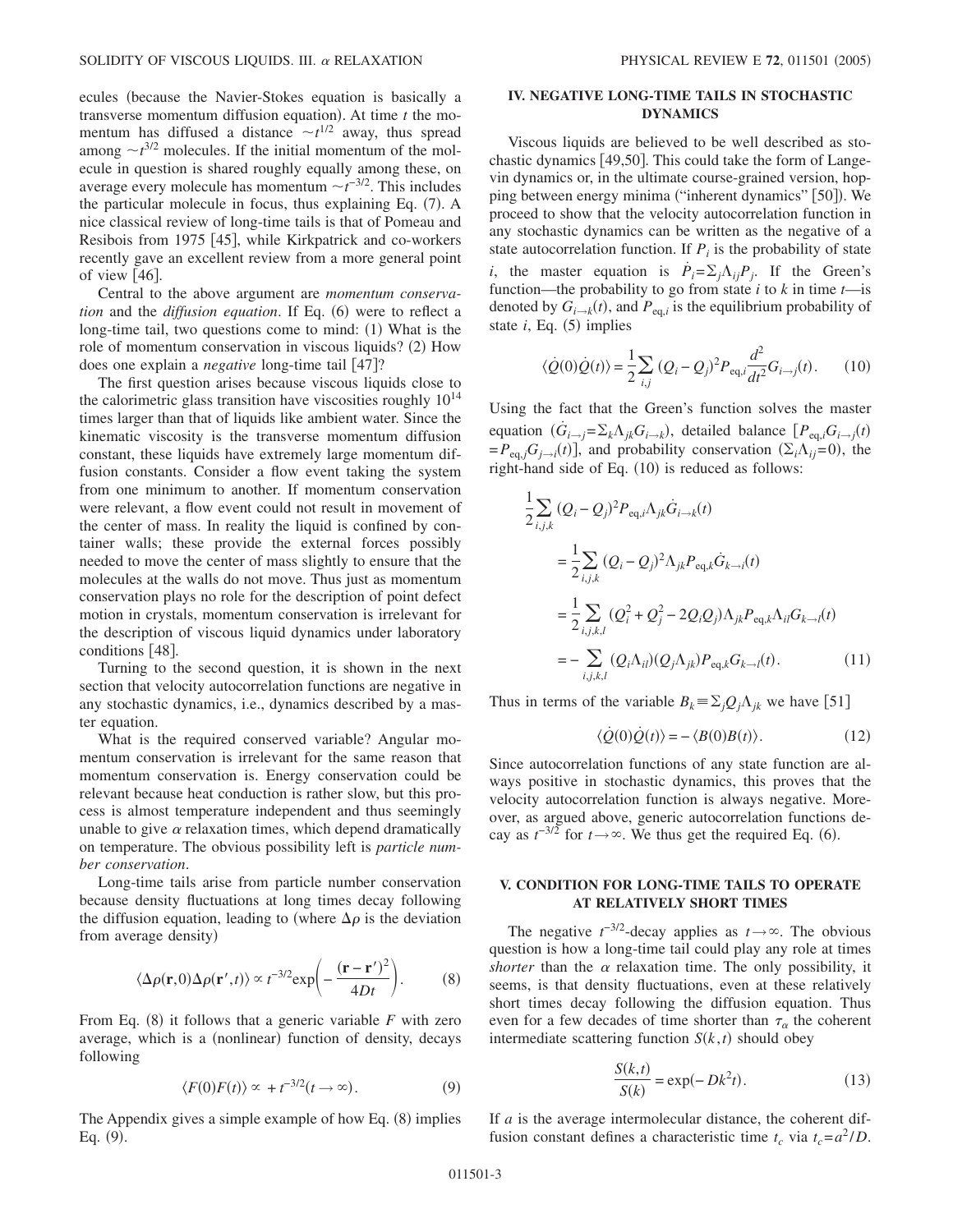It is natural to expect that Eq. (13) applies only at times much longer than  $t_c$ . Thus the condition for the long-time tail mechanism to work above the  $\alpha$  loss peak frequency is that  $t_c \ll \tau_\alpha$ , or

$$
\frac{a^2}{\tau_{\alpha}} \ll D. \tag{14}
$$

The single-particle diffusion constant  $D<sub>s</sub>$  is defined by  $D_s = \langle \Delta x^2(t) \rangle / 2t(t \rightarrow \infty)$ . One naively expects that information about the structure is basically forgotten when—and only when—the molecules on average have moved an intermolecular distance. This would imply that  $D_s \sim a^2 / \tau_\alpha$ , which may well be the case for some liquids. In several liquids, however, it has been observed that  $D<sub>s</sub>$  is much larger than  $a^2/\tau_\alpha$  [52]. In either case, Eq. (14) is clearly obeyed if the coherent and the incoherent diffusion constants decouple as follows:

$$
D_s \ll D. \tag{15}
$$

When asked what to expect if the coherent and incoherent diffusion constants decouple, a majority of the researchers asked opted for the opposite inequality. Equation (15) cannot be ruled out on experimental grounds, however, because there seems to be no measurements of the coherent diffusion constant for liquids just above the calorimetric glass transition.

# **VI. DIFFUSION CONSTANT DECOUPLING AS A CONSEQUENCE OF SOLIDITY**

In this section we prove that the required diffusion constant decoupling is consistent with the solidity of viscous liquids. More accurately, it is shown that if the coherent diffusion constant is frequency independent, solidity implies diffusion constant decoupling. We consider *N* molecules in volume *V*, however *not* with periodic boundary conditions. Density fluctuations are conveniently described in terms of the quantity  $\rho_k$  defined [53] by the following sum over all molecular positions **r***j*:

$$
\rho_{\mathbf{k}} = \frac{1}{\sqrt{N}} \sum_{j} e^{i\mathbf{k} \cdot \mathbf{r}_{j}}.
$$
 (16)

The static structure factor is given by  $S(k) = \langle \rho_k \rho_{-k} \rangle$  and the coherent intermediate scattering function by  $S(k, t)$  $=\langle \rho_{\mathbf{k}}(t)\rho_{-\mathbf{k}}(0)\rangle$  [53]. In liquids and solids the longwavelength limit of  $S(k)$  is a very small number equal to the ratio between system compressibility and ideal gas compressibility at same density and temperature. Alternatively, the long-wavelength limit may be expressed in terms of the number *M* of molecules in a large subvolume and its fluctuations:  $S(k\rightarrow 0) = \langle \Delta M^2 \rangle / \langle M \rangle$  [53,54] (which is one for an ideal gas by Poisson statistics, but much smaller for liquids and solids). This number has two contributions, one from the phonon degrees of freedom and one from the inherent dynamics. The inherent part of this small number  $[55]$  is thus even smaller. Henceforth  $S(k)$  refers only to the inherent part of the structure factor, so we clearly have

$$
S(k \to 0) \ll 1. \tag{17}
$$

We shall assume that inherent density fluctuations are described by a linear Langevin equation,

$$
\dot{\rho}_{\mathbf{k}} = -\gamma(k)\rho_{\mathbf{k}} + \xi_{\mathbf{k}}(t). \tag{18}
$$

The last term is the usual Gaussian white noise characterized by  $\xi_k^* = \xi_{-k}$  and  $\langle \xi_k(t) \xi_{k'}(t') \rangle = 2\gamma(k)S(k)\delta_{k+k',0}\delta(t-t'),$  which ensures that  $S(k) = \langle \rho_k \rho_{-k} \rangle$ . We proceed to argue that in the  $k \rightarrow 0$  limit solidity implies that  $\gamma(k) \propto k^2$  (as expected from particle conservation) and  $D_s \ll D$ , where *D* is defined by  $\gamma(k) = Dk^2$ . In particular, Eq. (18) implies Eq. (13) for the intermediate scattering function.

It is assumed that  $V^{1/3}$  is smaller than the solidity length. This implies that in the time between two flow events there is elastic equilibrium throughout the sample  $[10]$ . We may thus adopt inherent dynamics [50], which regard flow events as instantaneous rearrangements taking the system from one energy minimum (inherent state [56]) to another.

To prove that solidity implies  $\gamma(k) \propto k^2$  as  $k \to 0$  we first consider a single flow event. If  $\Delta$ **r**<sub>*j*</sub> is the displacement of the *j*th molecule, at small **k** the change in  $\rho_k$  is given by

$$
\delta \rho_{\mathbf{k}} = \frac{1}{\sqrt{N}} \sum_{j} e^{i\mathbf{k} \cdot \mathbf{r}} i\mathbf{k} \cdot \Delta \mathbf{r}_{j} \qquad (k \to 0). \qquad (19)
$$

If  $r_0$  marks the location of largest molecular displacements, at small **k** the exponentials may all be replaced by  $exp(i\mathbf{k}\cdot\mathbf{r}_0)$ . Thus, if **R** is the sum of all particle coordinates we get

$$
\delta \rho_{\mathbf{k}} = \frac{e^{i\mathbf{k}\cdot\mathbf{r}_0}}{\sqrt{N}} i\mathbf{k} \cdot \Delta \mathbf{R} \qquad (k \to 0). \tag{20}
$$

If momentum conservation were relevant, one would have  $\Delta$ **R**=**0**, because the center of mass is fixed. A characteristic feature of viscous liquids, however, is the already mentioned irrelevance of momentum conservation  $[48]$ . Besides the coherent and single-particle diffusion constants there is consequently a third diffusion constant, which we shall refer to as the "center of mass diffusion constant,"  $D_{CM}$ . In order to be well defined in the  $N \rightarrow \infty$  limit, writing **R** =  $(X, Y, Z)$  the center of mass diffusion constant should be defined by

$$
D_{\rm CM} = \frac{\langle \Delta X^2(t) \rangle}{2Nt} \quad (t \to \infty). \tag{21}
$$

Here it is understood that the *N*,  $V \rightarrow \infty$  limit is taken before  $t \rightarrow \infty$ . If  $D_{CM}$  is frequency dependent, the above expression defines the dc limit. The high-frequency limit,  $D_{CM}(\infty)$ , is determined by the mean-square displacement at short times:

$$
D_{\text{CM}}(\infty) = \frac{\langle \Delta X^2(t) \rangle}{2Nt} \quad (t \to 0). \tag{22}
$$

Over a short time span flow events are uncorrelated. Thus, if the number of flow events per molecule per unit time is denoted by  $\Gamma$  and  $\langle \Delta X^2 \rangle$  is the average squared change of X in one flow event, the change in  $\rho_k$  in a short time *t* is given by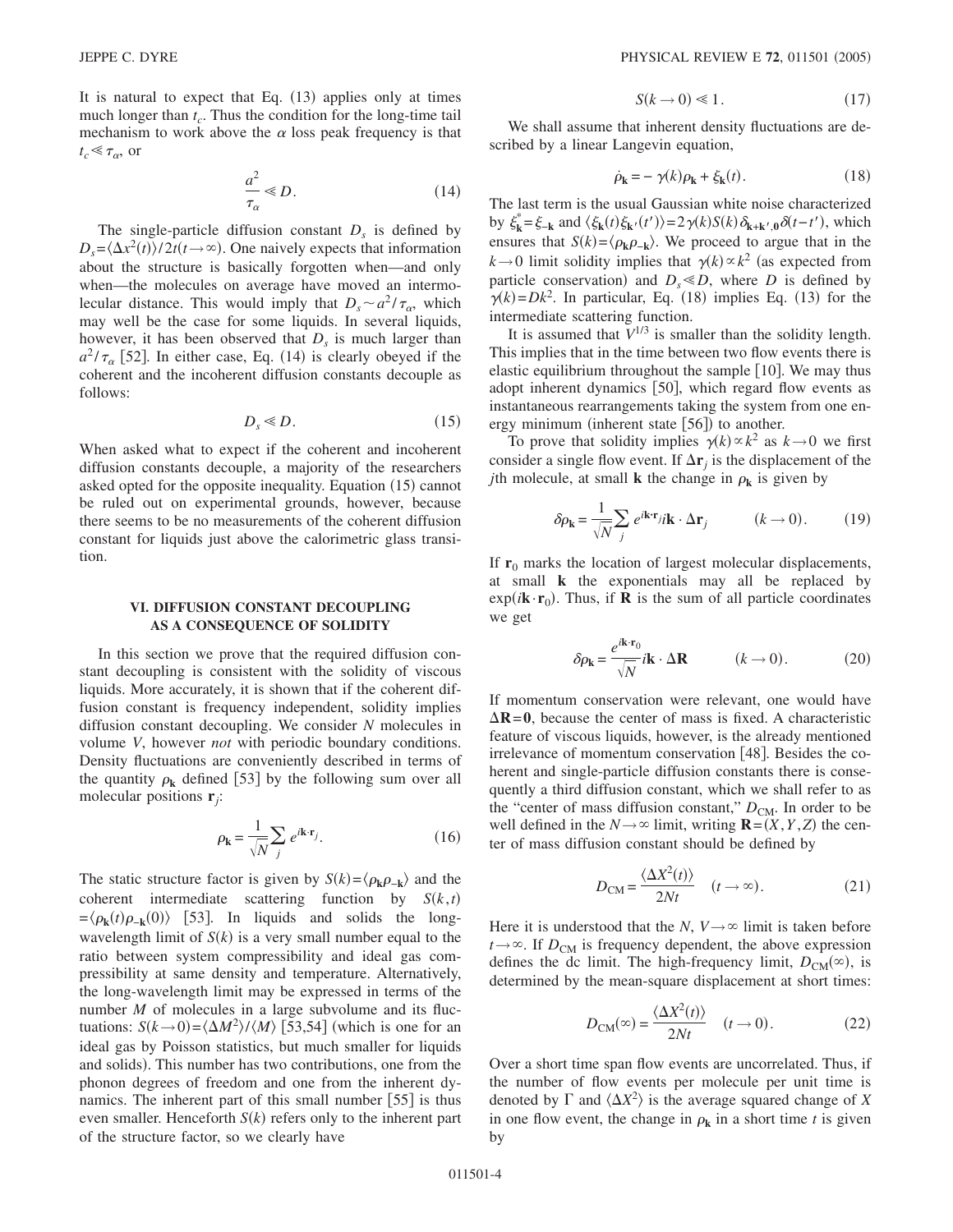$$
\langle |\Delta \rho_{\mathbf{k}}(t)|^2 \rangle = N \Gamma t \frac{1}{N} k^2 \langle \Delta X^2 \rangle = \Gamma t k^2 \langle \Delta X^2 \rangle \quad (k \to 0).
$$
\n(23)

On the other hand, the change in  $\rho_k$  over a short time is determined by the noise term of Eq.  $(18)$ , leading to  $\langle |\Delta \rho_{\bf k}(t)|^2 \rangle = 2\gamma(k)S(k)t$ . Equating these two expressions leads to

$$
S(k \to 0) = \frac{\Gamma k^2 \langle \Delta X^2 \rangle}{2 \gamma (k \to 0)}.
$$
 (24)

For the limit to be well defined and nonzero we must have  $\gamma(k) \propto k^2$ .

Writing  $\gamma(k) = Dk^2$ , we proceed to show that solidity implies  $D_s \ll D$ . First note that, since  $D_{CM}(\infty) = \Gamma(\Delta X^2)/2$ , Eq.  $(24)$  becomes

$$
S(k \to 0) = \frac{D_{\text{CM}}(\infty)}{D}.\tag{25}
$$

From the inequality  $(17)$  we conclude that

$$
D_{\text{CM}}(\infty) \ll D. \tag{26}
$$

Consider a flow event taking the system from one minimum to another. In the time between two flow events there is elastic equilibrium. The liquid is indistinguishable from a disordered solid, and a flow event induces slight adjustments of the positions of molecules far from the relatively few molecules that move considerably  $[10,50]$ . If the liquid were completely homogeneous and isotropic before and after the flow event, the total displacement  $\Delta \mathbf{R}$  would be zero. This is not realistic, however, so there is no reason to expect the total displacements to be zero. According to standard elasticity theory 10,31,57,58 displacements far from the center of the flow event are small, varying with distance as  $r^{-2}$ . Their contribution to  $\Delta \mathbf{R}$  is insignificant, so we expect

$$
\sum_{j} \Delta \mathbf{r}_{j}^{2} \sim \left(\sum_{j} \Delta \mathbf{r}_{j}\right)^{2}.
$$
 (27)

This implies that the high-frequency limits of  $D_s$  and  $D_{CM}$ are comparable:

$$
D_s(\infty) \sim D_{\text{CM}}(\infty). \tag{28}
$$

Finally, we note that when diffusion constants are frequency dependent they always increase with frequency (see, e.g., Ref. [59]), and often quite a lot:

$$
D_s \ll D_s(\infty). \tag{29}
$$

To summarize, by representing the solidity of viscous liquids by inherent dynamics we have argued that

$$
\frac{a^2}{\tau_\alpha} \ll D_s \ll D_s(\infty) \sim D_{\rm CM}(\infty) \ll D. \tag{30}
$$

The strong inequality sign  $\leq$  was used liberally throughout this section (the inequalities all hold with  $\leq$  replaced by  $\leq$ , though): The first strong inequality presumably applies only for some liquids [52], while for others there may well be near equality. The second strong inequality is likely—because this is what is generally observed for hopping in disordered solids [59]—but not compelling. Only the third strong inequality is compelling, being a direct consequence of the small compressibility of liquids. Nevertheless, this is enough to establish the inequality  $(14)$ , once it is assumed that the coherent diffusion constant is frequency independent.

#### **VII. CONCLUSION**

A long-time-tail mechanism  $\lceil 60 \rceil$  provides a natural explanation for the seemingly generic  $\omega^{-1/2}$  high-frequency decay of the  $\alpha$  process. It has been argued that the required decoupling of coherent from incoherent diffusion follows from the solidity of viscous liquids. There are still several problems to be addressed. One is that the derivation of the diffusion constant decoupling was based on the assumption that the sample is smaller than the solidity length. If the  $\alpha$  relaxation time is 1s, the solidity length is a few thousand Angstroms [10]. The question arises how to deal with bulk viscous liquids. Given the fact that Eq. (18) does not allow bulk volume relaxation on the  $\alpha$  time scale, it is clear that something is missing  $[61]$ . Nevertheless, we surmise that the long-time tail mechanism survives the necessary supplements to arrive at a full theory. Another problem is that the constants *A* and  $C$  of Eq. (4), which here appear as simple integration constants, cannot be arbitrary: In order for the generalized BEL expression to fit data these constants must be related to the constant *B* by  $AC \sim B^2$ . A final challenge is to establish the consistency of the proposed scheme, where the coherent diffusion constant is assumed to be frequency independent whereas the incoherent diffusion constant most likely is strongly frequency dependent.

#### **ACKNOWLEDGMENTS**

This work was supported by the Danish Natural Science Research Council.

## **APPENDIX: LONG-TIME TAILS DERIVED FROM THE DIFFUSION EQUATION**

We here show an example of how long-time tails typically arise. By "long time" is meant times long enough that density fluctuations decay following the diffusion equation. As a simple case, consider a variable *F* which is a sum of pairwise contributions,  $F = \sum_{ij} \phi(\mathbf{r}_i - \mathbf{r}_j)$ . In terms of the density  $\rho(\mathbf{r})$  $\equiv \sum_i \delta(\mathbf{r} - \mathbf{r}_i)$  we have

$$
F = \int d\mathbf{r} d\mathbf{r}' \phi(\mathbf{r} - \mathbf{r}') \rho(\mathbf{r}) \rho(\mathbf{r}').
$$
 (A1)

If the deviation from average density is denoted by  $\Delta \rho = \rho$  $-\langle \rho \rangle$ , *F* is given as

$$
F = \text{const} + \int d\mathbf{r} d\mathbf{r}' \phi(\mathbf{r} - \mathbf{r}') \Delta \rho(\mathbf{r}) \Delta \rho(\mathbf{r}'). \tag{A2}
$$

The *F*-autocorrelation function is given by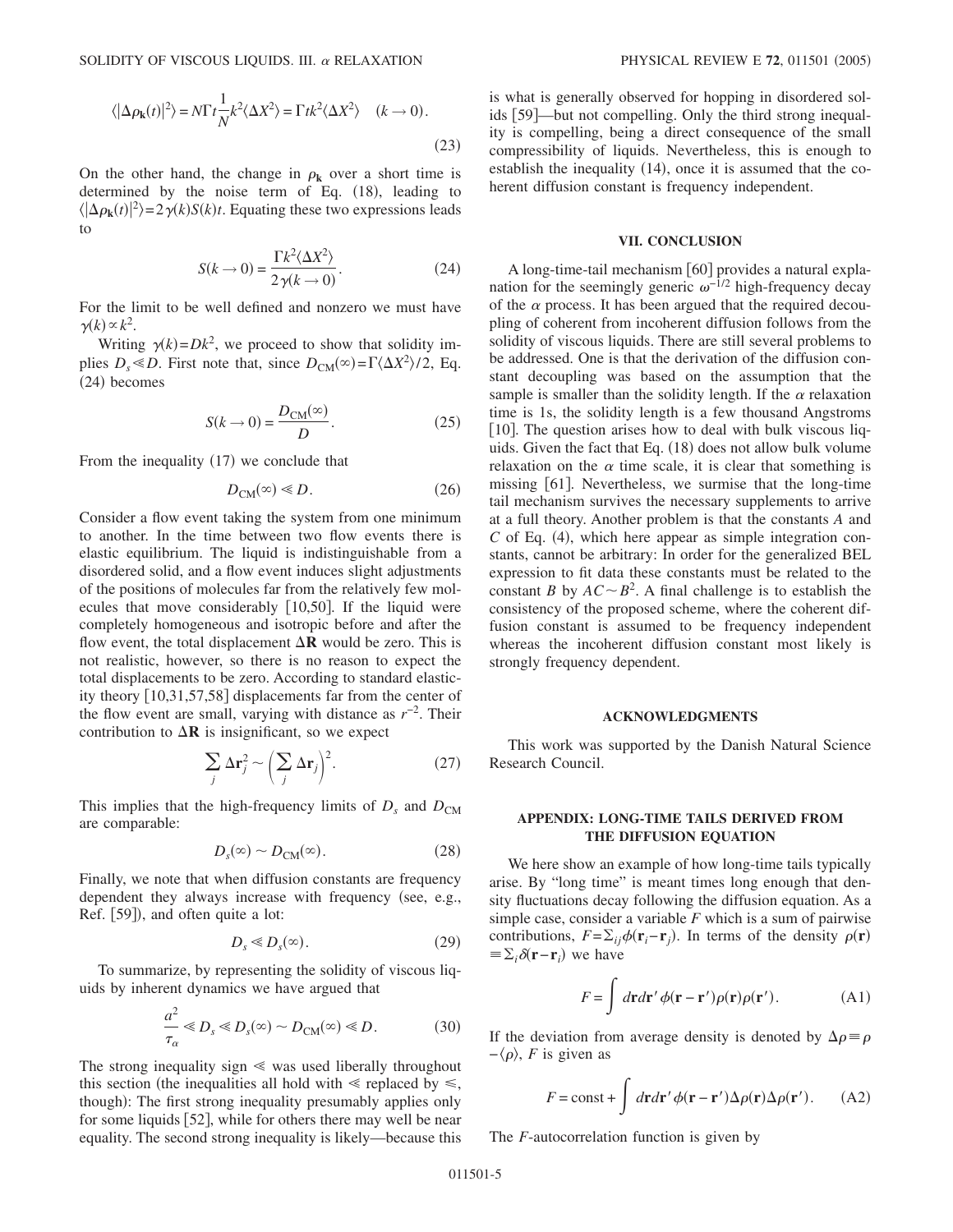$$
\langle F(0)F(t)\rangle = \text{const} + \int d\mathbf{r}_1 d\mathbf{r}_2 d\mathbf{r}_3 d\mathbf{r}_4 \phi(\mathbf{r}_1 - \mathbf{r}_2) \phi(\mathbf{r}_3 - \mathbf{r}_4)
$$

$$
\times \langle \Delta \rho(\mathbf{r}_1, 0) \Delta \rho(\mathbf{r}_2, 0) \Delta \rho(\mathbf{r}_3, t) \Delta \rho(\mathbf{r}_4, t) \rangle. \tag{A3}
$$

In the Gaussian approximation the average of a product of four variables by Wick's theorem is a sum of three terms, each being a product of two pair-correlation functions. One of the three terms is time independent and we get [assuming]  $\phi(\mathbf{r}) = \phi(-\mathbf{r})$ 

$$
\langle F(0)F(t) \rangle = \text{const} + 2 \int d\mathbf{r}_1 d\mathbf{r}_2 d\mathbf{r}_3 d\mathbf{r}_4 \phi(\mathbf{r}_1 - \mathbf{r}_2) \phi(\mathbf{r}_3 - \mathbf{r}_4)
$$
  
 
$$
\times \langle \Delta \rho(\mathbf{r}_1, 0) \Delta \rho(\mathbf{r}_3, t) \rangle \langle \Delta \rho(\mathbf{r}_2, 0) \Delta \rho(\mathbf{r}_4, t) \rangle.
$$
 (A4)

Letting  $t \to \infty$  we find  $\langle F \rangle^2$ =const, so, if  $\Delta F \equiv F - \langle F \rangle$ , Eq. (A4) implies

$$
\langle \Delta F(0) \Delta F(t) \rangle = 2 \int d\mathbf{r}_1 d\mathbf{r}_2 d\mathbf{r}_3 d\mathbf{r}_4 \phi(\mathbf{r}_1 - \mathbf{r}_2) \phi(\mathbf{r}_3 - \mathbf{r}_4)
$$
  
 
$$
\times \langle \Delta \rho(\mathbf{r}_1, 0) \Delta \rho(\mathbf{r}_3, t) \rangle \langle \Delta \rho(\mathbf{r}_2, 0) \Delta \rho(\mathbf{r}_4, t) \rangle.
$$
 (A5)

A standard assumption in liquid theory is that the density correlation function  $\langle \Delta \rho(\mathbf{r},0) \Delta \rho(\mathbf{r}',t) \rangle$  regarded as a function of  $\mathbf{r}'$  and  $t$  obeys the diffusion equation at long times. Since the density correlation function goes to zero as  $\mathbf{r}$  $-\mathbf{r}'$   $\rightarrow \infty$  and  $t \rightarrow \infty$ , we have (where *D* is the diffusion constant)

$$
\langle \Delta \rho(\mathbf{r}, 0) \Delta \rho(\mathbf{r}', t) \rangle \propto t^{-3/2} \exp\left(-\frac{(\mathbf{r} - \mathbf{r}')^2}{4Dt}\right). \tag{A6}
$$

When this is substituted into Eq.  $(A5)$  one finds at long times, if  $\phi$  is reasonably short ranged,  $I = \int d\mathbf{r} \phi(\mathbf{r})$ , and *V* is the volume:

$$
\langle \Delta F(0) \Delta F(t) \rangle \propto + V I^2 t^{-3/2}.
$$
 (A7)

- [1] W. Kauzmann, Chem. Rev. (Washington, D.C.) 43, 219  $(1948).$
- 2 G. Harrison, *The Dynamic Properties of Supercooled Liquids* (Academic, New York, 1976).
- [3] S. Brawer, *Relaxation in Viscous Liquids and Glasses* (American Ceramic Society, Columbus, OH, 1985).
- [4] G. W. Scherer, J. Non-Cryst. Solids 123, 75 (1990).
- [5] C. A. Angell, J. Non-Cryst. Solids 131, 13 (1991).
- [6] C. A. Angell, K. L. Ngai, G. B. McKenna, P. F. McMillan, and S. W. Martin, J. Appl. Phys. 88, 3113 (2000).
- [7] M. Goldstein, J. Chem. Phys. 51, 3728 (1969).
- [8] M. Mooney, Trans. Soc. Rheol. 1, 63 (1957).
- 9 J. C. Dyre, N. B. Olsen, and T. Christensen, Phys. Rev. B **53**, 2171 (1996); N. B. Olsen, J. C. Dyre, and T. Christensen, Phys. Rev. Lett. 81, 1031 (1998); J. C. Dyre, J. Non-Cryst. Solids 235-237, 142 (1998); J. C. Dyre, T. Christensen, and N. B. Olsen, cond-mat/0411334.
- [10] J. C. Dyre, Phys. Rev. E 59, 2458 (1999); 59, 7243 (1999).
- [11] A. R. Dexter and A. J. Matheson, Adv. Mol. Relax. Processes 2, 251 (1972).
- [12] T. Christensen, J. Phys. (Paris), Colloq. 46, C8-635 (1985).
- [13] N. O. Birge and S. R. Nagel, Phys. Rev. Lett. **54**, 2674 (1985).
- [14] P. Debye, *Polar Molecules* (Dover, New York, 1929).
- [15] A. Gemant, Trans. Faraday Soc. 31, 1582 (1935).
- 16 E. A. DiMarzio and M. Bishop, J. Chem. Phys. **60**, 3802  $(1974).$
- [17] R. Diaz-Calleja, M. J. Sanchis, and L. F. del Castillo, J. Chem. Phys. 109, 9057 (1998).
- [18] K. Niss, B. Jakobsen, and N. B. Olsen (unpublished).
- 19 R. Böhmer, K. L. Ngai, C. A. Angell, and D. J. Plazek, J. Chem. Phys. 99, 4201 (1993).
- [20] N. B. Olsen, J. Non-Cryst. Solids 235-237, 399 (1998).
- [21] U. Schneider, R. Brand, P. Lunkenheimer, and A. Loidl, Phys. Rev. Lett. 84, 5560 (2000); P. Lunkenheimer, R. Wehn, T. Riegger, and A. Loidl, J. Non-Cryst. Solids **307-310**, 336

 $(2002).$ 

- [22] N. B. Olsen, T. Christensen, and J. C. Dyre, Phys. Rev. Lett. 86, 1271 (2001).
- 23 C. F. Behrens, T. G. Christiansen, T. Christensen, J. C. Dyre, and N. B. Olsen, Phys. Rev. Lett. **76**, 1553 (1996).
- [24] B. Jakobsen, K. Niss, and N. B. Olsen (unpublished).
- 25 C. Zener, *Elasticity and Anelasticity of Metals* University of Chicago, Chicago, 1948).
- [26] S. H. Glarum, J. Chem. Phys. 33, 639 (1960).
- [27] R. H. Doremus, J. Appl. Phys. 41, 3366 (1970).
- [28] M. C. Phillips, A. J. Barlow, and J. Lamb, Proc. R. Soc. London, Ser. A 329, 193 (1972).
- [29] P. Bordewijk, Chem. Phys. Lett. 32, 592 (1975).
- [30] R. Kimmich and G. Voigt, Z. Naturforsch. A 33, 1294 (1978).
- [31] G. Wyllie, J. Chim. Phys. Phys.-Chim. Biol. 76, 1017 (1979).
- [32] C. A. Condat, Phys. Rev. A 39, 2112 (1989).
- 33 M. A. Isakovich and I. A. Chaban, Zh. Eksp. Teor. Fiz. **50**, 1343 (1966) [Sov. Phys. JETP 23, 893 (1966)].
- [34] S. V. Lishchuk and N. P. Malomuzh, J. Chem. Phys. **106**, 6160  $(1997).$
- [35] A. J. Barlow, A. Erginsav, and J. Lamb, Proc. R. Soc. London, Ser. A 298, 481 (1967).
- [36] J. Lamb, J. Rheol. 22, 317 (1978).
- 37 C. J. Montrose and T. A. Litovitz, J. Acoust. Soc. Am. **47**, 1250 (1970).
- [38] C. K. Majumdar, Solid State Commun. 9, 1087 (1971).
- [39] C. Cunat, Z. Phys. Chem., Neue Folge 157, 419 (1988).
- [40] L. Sjögren, Z. Phys. B: Condens. Matter 79, 5 (1990).
- [41] B. Cichocki and B. U. Felderhof, Physica A 211, 165 (1994).
- 42 J. C. Dyre, in *Phase Transitions and Self-Organization in Electronic and Molecular Networks*, edited by J. C. Phillips and M. F. Thorpe (Kluwer Academic/Plenum, New York, 2001), p. 101.
- [43] A. J. Barlow, A. Erginsav, and J. Lamb, Proc. R. Soc. London, Ser. A 309, 473 (1969).